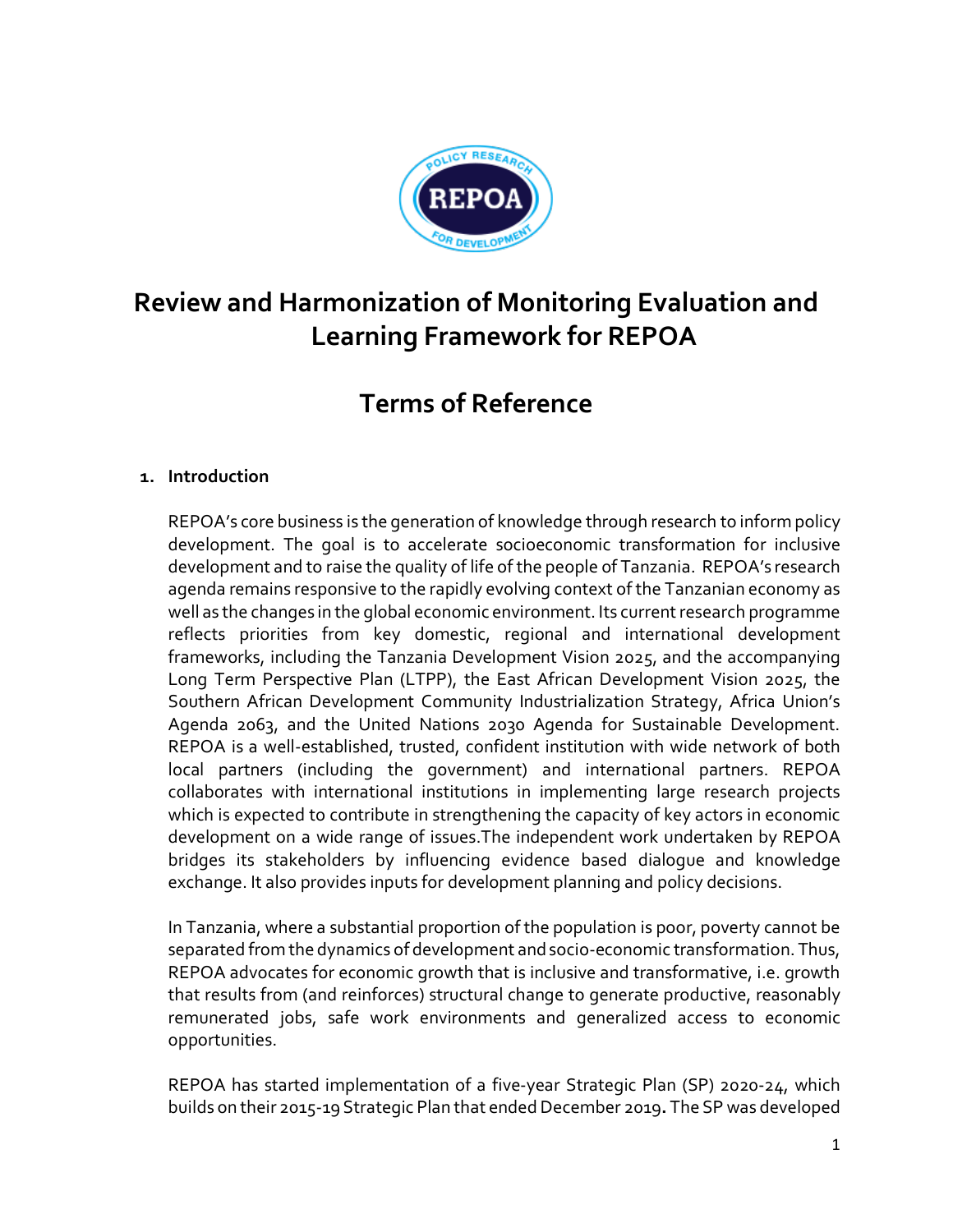with consultations with all key stakeholders, which provides REPOA with a strong basis to achieve the vision and mission set out by its Board of Directors in august 2019.

## **The key REPOA's strategic goals are:**

• Goal 1: Undertaking quality, relevant and high impact research

• Goal 2: Provide high impact capacity building of researchers and research users

• Goal 3: Develop an organizational model of excellence for evidence based and stakeholder-led research

#### **2. Rationale**

SP 2020-24 provides an assessment of the research environment (the measures of performance for each goal are provided in section 5 of the SP 2020-24).The baseline information given and respective performance measures provide very high level description of the current situation/baseline. While the results framework developed subsequently by REPOA and shared with core funding partners represented an improvement, it is still challenging for this framework to measure results or changes in ways that is commonly accepted by all core partners.

REPOA wishes to improve its MEL framework to a more robust framework. A comprehensive and robust MEL framework will guide the tracking of its strategy and direction, management and governance, quality of research outputs and the extent to which it reaches the right audience, enhance uptake of research recommendations, and link well with outcomes and impact of evidence produced. It will also be able to capture the diverse reporting and monitoring needs of core funders and capture the effects of changes in political economy and its relative implication to REPOA's work.

The review of the current MEL framework with view to ensuring its robustness, comprehensives, and harmonized information needs with the core funding partners in line with REPOA SP 2020-24 will require an engagement of an independent and experienced consultant. The consultant will review the current MEL framework of REPOA, consult with core funding partners to establish their information needs that will appropriately inform their results matrix.

#### **3. Objectives of the Assignment**

#### *i. Overall objective*

The overall objective of this assignment is to assess and provide inputs for strengthening Monitoring, Evaluation and Learning (MEL) Framework that will guide the organization's MEL activities and facilitate capturing of results, learning and practices. This assignment will comprise needs and gaps assessment, establishing inputs for a robust MEL Framework in consultation with core funding partners, and supporting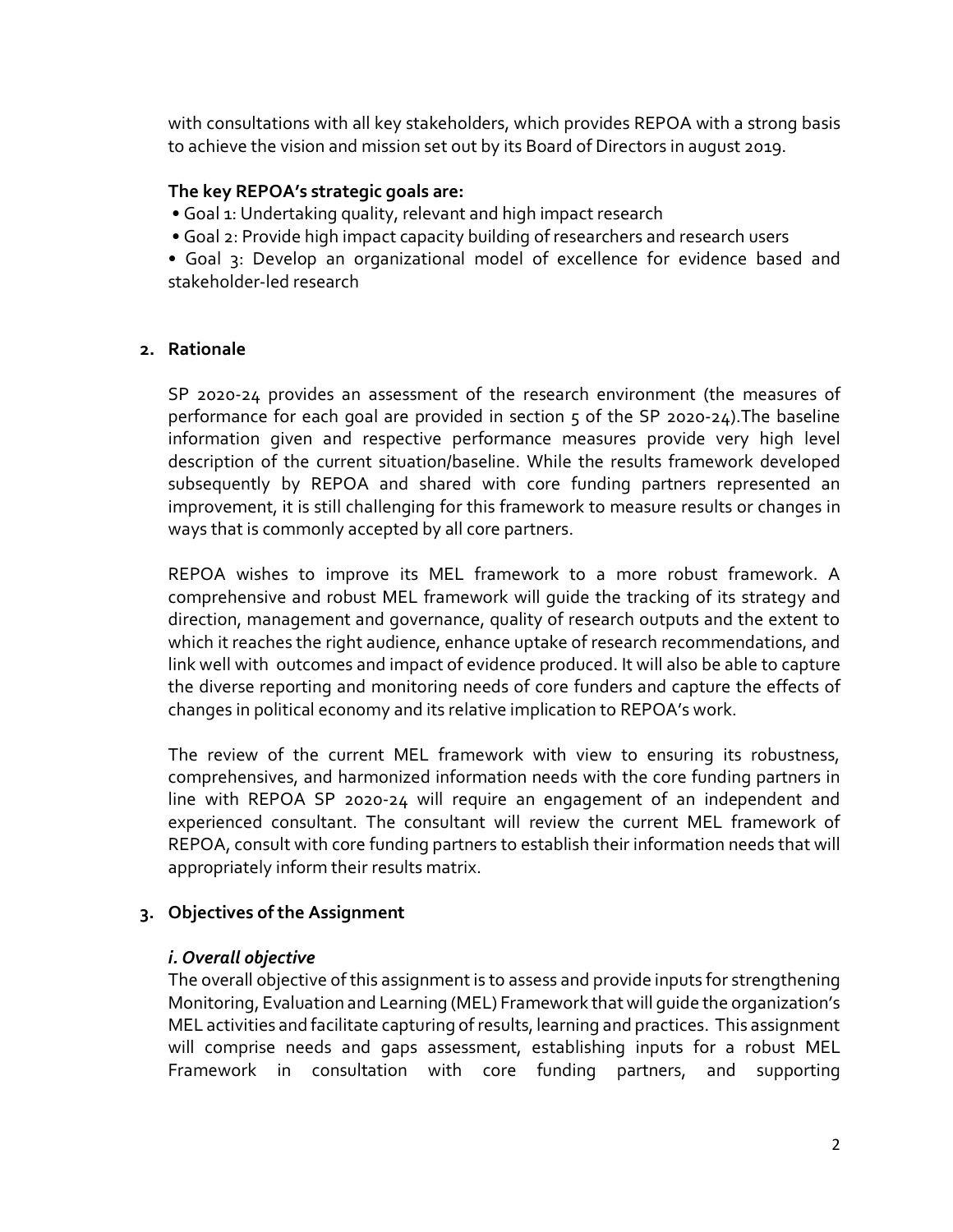operationalization of the improved MEL framework. The assignment will focus on the following specific objectives:

# *ii. Specific Objectives*

- a) To review the existing REPOA's logical model and establish whether the current MEL framework and results framework is appropriate to REPOA's theory of change and its strategic goals
- b) To review REPOA's monitoring and Evaluation tools and templates, policies, procedures and guidance notes to identify gaps
- c) To suggest areas of improvements in the MEL (MEL) Framework, including tools, templates, and other process with respect to anticipated outcomes for each strategic goals
- d) To propose appropriate measures for harmonizing REPOA's results framework with the common needs of core funding partners for the purpose of enhancing reporting and accountability

# **4. Scope of Work**

# *a. Consultants Responsibilities*

- The consultant(s) is expected to work collaboratively with REPOA project team to identify the scope of the MEL framework. However, to be effective, the Consultant will need to understand REPOA's Organizational structure, Theory of Change (ToC) underlying its strategic plan and its reporting framework on one hand, and the information needs for the resulting framework of the core funding partners on the other.
- To conduct a thorough desk review of the existing REPOA M&E system and tools to identify the strengths and weaknesses and see how the tools can be harmonized with reporting needs of its key partners and improving the reporting structure. The consultant should also conduct interviews with development partners (DPs) providing core support to REPOA to identify their reporting requirement which will then be used to inform MEL system re-design at a later stage.
- To review the current MEL tools which includes but not limited to: Tools for data collection; indicator tracking table (ITT), stakeholder complaints and feedback mechanism, risk log and other relevant tools and any available MEL tools. The consultant(s) is expected to review and advise on appropriate systems that will enable REPOA to systematically and reliably store, manage and access M&E data. Such a system may include but not limited to Appropriate Data format, Data organization mechanism, Data quality and control protocols, Responsibility and accountability of data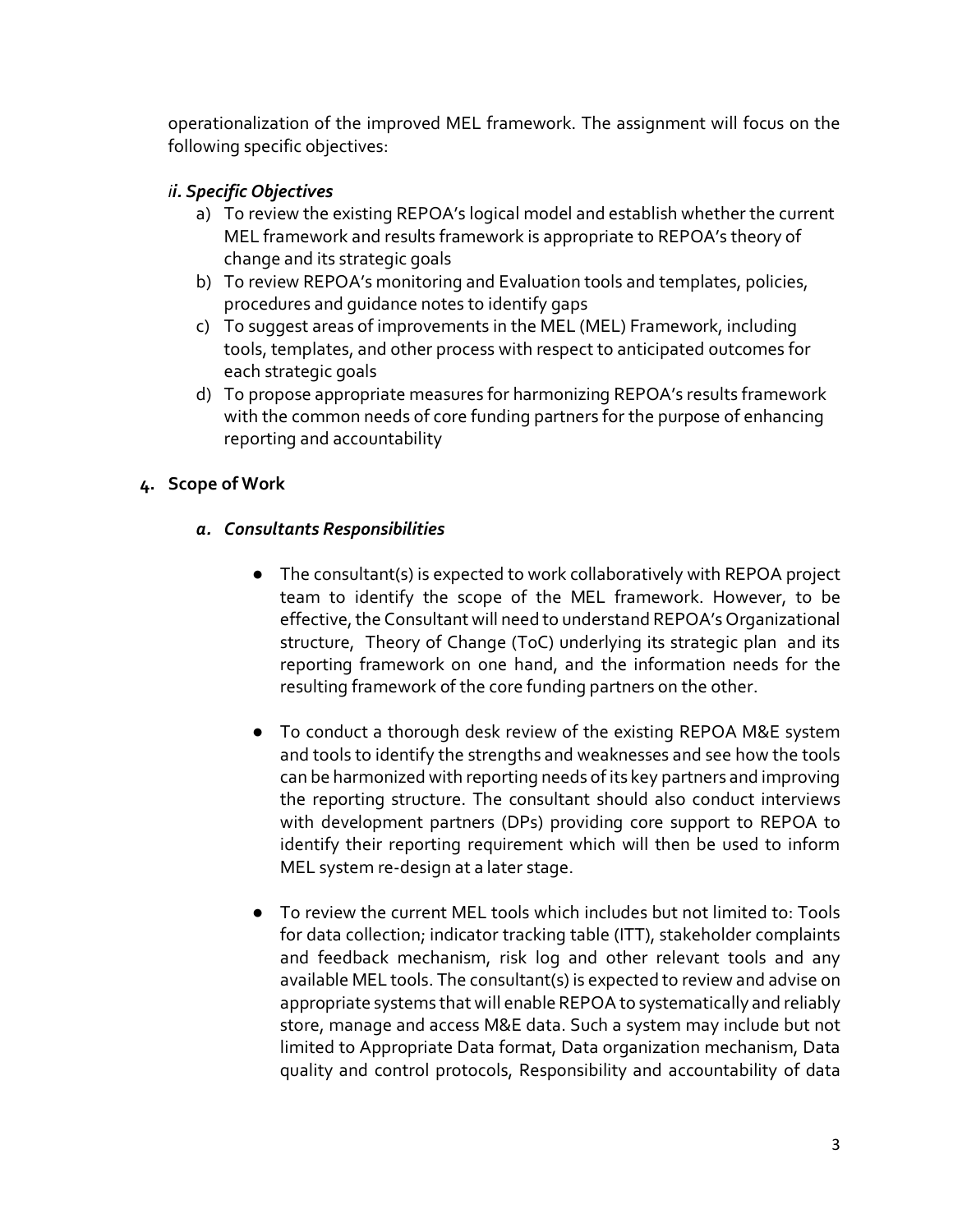management, Data security and legalities considerations and suggestions for most effective/efficient Information technology tools.

- To analyze the existing REPOA information flow and suggest an improved information flow, mapped out in an information flow chart. To this end, the consultant will work with REPOA staff to come up with the most effective and efficient mechanism for utilization and dissemination of MEL information and which will have to be documented. This will also include a map of a reporting cycle that will facilitate timely reporting.
- To conduct a capacity gaps assessment at REPOA to implement a robust results framework and MEL overall in terms of practices, knowledge and institutional arrangements where necessary that need revision or addressing in order to effectively manage the MEL Framework.

# *b. Expected Deliverables*

- $\bigvee$  A comprehensive review and identification of gaps on the M&E framework and reporting structure.
- $\sqrt{\phantom{a}}$  Building on the identified gaps -A comprehensive list of actions and inputs for improving MEL system towards a robust MEL Framework, including amongst others:-
	- Indicators to measure progress and performance,
	- Indicators to measure and link outcomes, outputs, and activities
	- Risk Management,
	- Feedback mechanism,
	- MEL data collection and reporting tools,
	- Reporting cycle/calendar for different projects, and templates for harmonized reporting based on needs of core funders
	- Baseline data for establishing robust M&E framework and reporting formats,
	- Structure and inputs for establishing a harmonized result framework, and
	- Proposal for capacity building plan.

✔ Recommendations for robust and diverse alternative formats and templates for harmonized reporting based on needs.

## **5. Duration of the assignment**

The assignment will start as soon as possible and end by the end September 2020. The actual dates will be agreed upon.